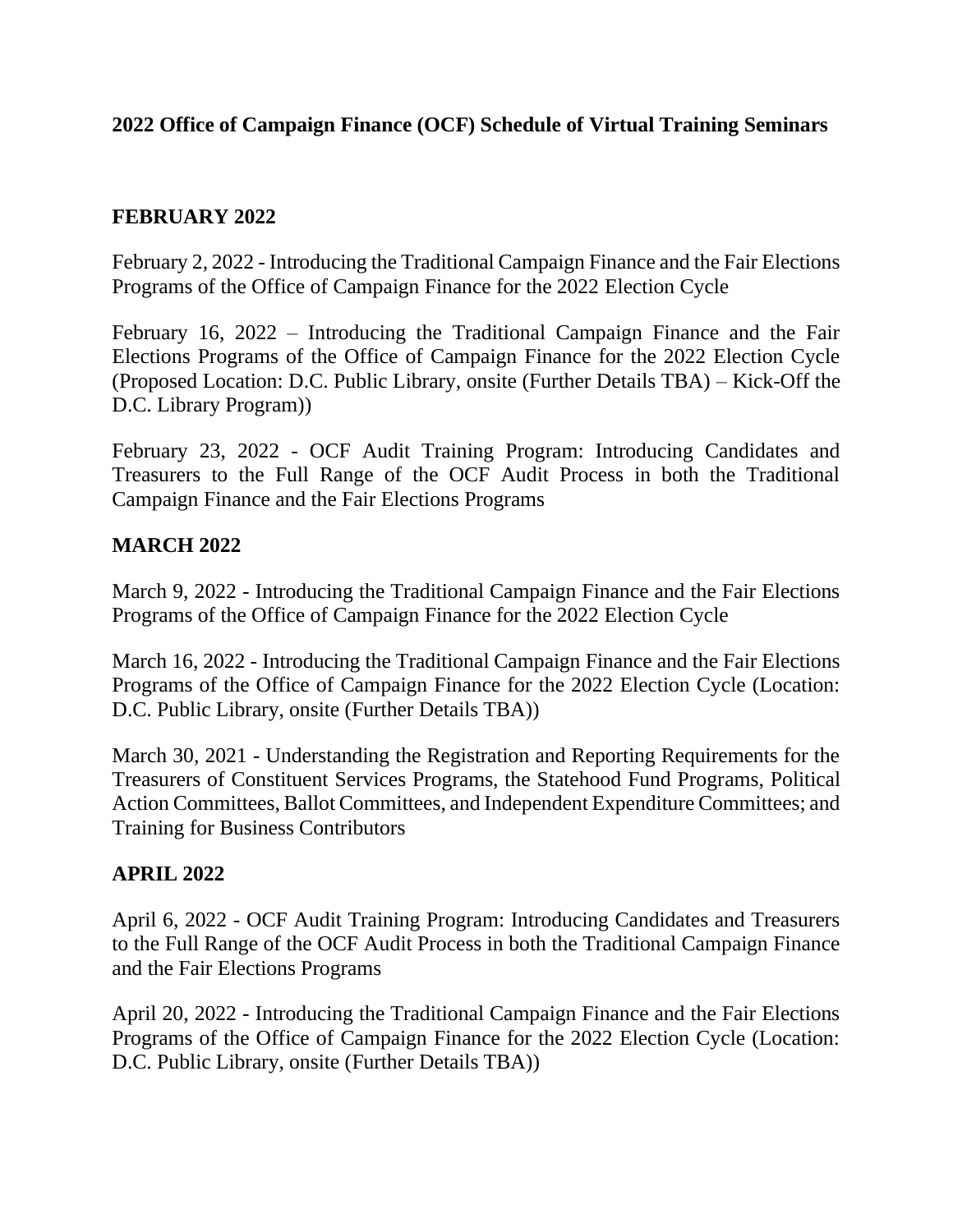# **2022 OCF SCHEDULE OF VIRTUAL SEMINARS**

# **MAY 2022**

May 4, 2022 – Registration and Reporting Requirements for Advisory Neighborhood Commission (ANC) Candidates, "Understanding the Rules of the Game"/and the Treasurers of Legal Defense Committees, Exploratory Committees, Inaugural Committees, and Transition Committees

May 18, 2022 - Registration and Reporting Requirements for Advisory Neighborhood Commission (ANC) Candidates, "Understanding the Rules of the Game"/and Introducing the Traditional Campaign Finance and the Fair Elections Programs of the Office of Campaign Finance for the 2022 Election Cycle (Location: D.C. Public Library, onsite (Further Details TBA))

### **JUNE 2022**

June 1, 2022 - Introducing the Traditional Campaign Finance and the Fair Elections Programs of the Office of Campaign Finance for the 2022 Election Cycle

June 15, 2022 - Introducing the Traditional Campaign Finance and the Fair Elections Programs for the 2022 Election Cycle (Location: D.C. Public Library, onsite (Further Details TBA))

## **June 21, 2022 DC Primary Election**

## **JULY 2022**

July 6, 2022 - Introducing the Traditional Campaign Finance and the Fair Elections Programs of the Office of Campaign Finance for the 2022 Election Cycle

July 20, 2022 – Registration and Reporting Requirements for Advisory Neighborhood Commission (ANC) Candidates, "Understanding the Rules of the Game"/and Introducing the Traditional Campaign Finance and the Fair Elections Programs of the Office of Campaign Finance for the 2022 Election Cycle (Location: D.C. Public Library, onsite (Further Details TBA))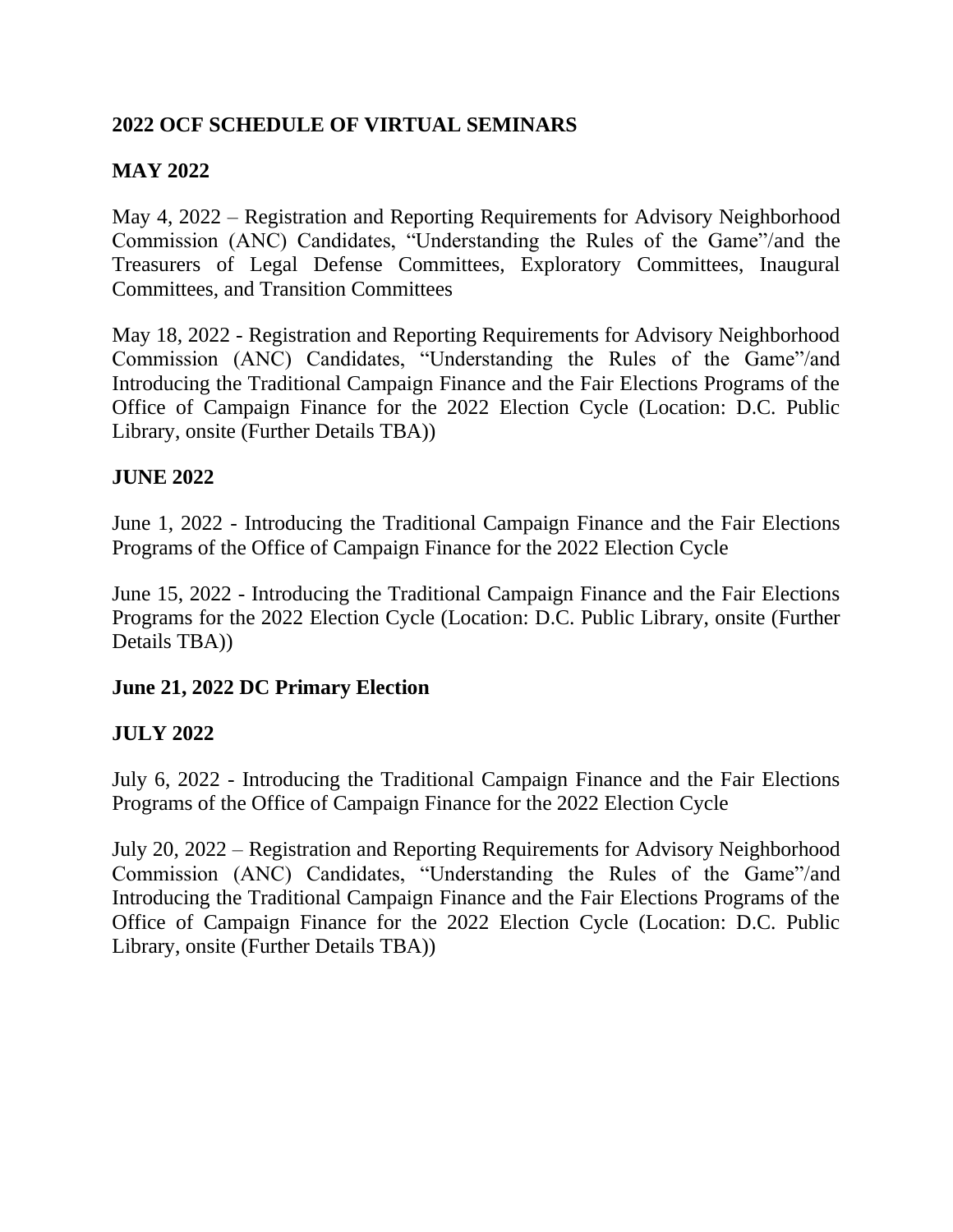## **2022 OCF SCHEDULE OF VIRTUAL TRAINING SEMINARS**

# **AUGUST 2022**

August 3, 2022 - OCF Audit Training Program: Introducing Candidates and Treasurers to the Full Range of the OCF Audit Process in both the Traditional Campaign Finance and the Fair Elections Programs

August 17, 2022 - Introducing the Traditional Campaign Finance and the Fair Elections Programs of the Office of Campaign Finance for the 2022 Election Cycle (Location: D.C. Public Library, onsite (Further Details TBA))

## **SEPTEMBER 2022**

September 7, 2022 - Registration and Reporting Requirements for Advisory Neighborhood Commission (ANC) Candidates, "Understanding the Rules of the Game"/and the Treasurers of Legal Defense Committees, Exploratory Committees, Inaugural Committees, and Transition Committees

September 14, 2022 - Introducing the Traditional Campaign Finance and the Fair Elections Programs of the Office of Campaign Finance for the 2022 Election Cycle (Location: D.C. Public Library, onsite (Further Details TBA))

September 21, 2022 - Understanding the Registration and Reporting Requirements for the Treasurers of Constituent Services Programs, the Statehood Fund Programs, Political Action Committees, Ballot Committees, and Independent Expenditure Committees; and Training for Business Contributors

## **OCTOBER 2022**

October 5, 2022 - Introducing the Traditional Campaign Finance and the Fair Elections Programs of the Office of Campaign Finance for the 2022 Election Cycle; and the Registration and Reporting Requirements for Advisory Neighborhood Commission (ANC) Candidates, "Understanding the Rules of the Game"

October 12, 2022 - Introducing the Traditional Campaign Finance and the Fair Elections Programs of the Office of Campaign Finance for the 2022 Election Cycle; and the Registration and Reporting Requirements for Advisory Neighborhood Commission (ANC) Candidates, "Understanding the Rules of the Game" (Location: D.C. Public Library, onsite (Details TBA))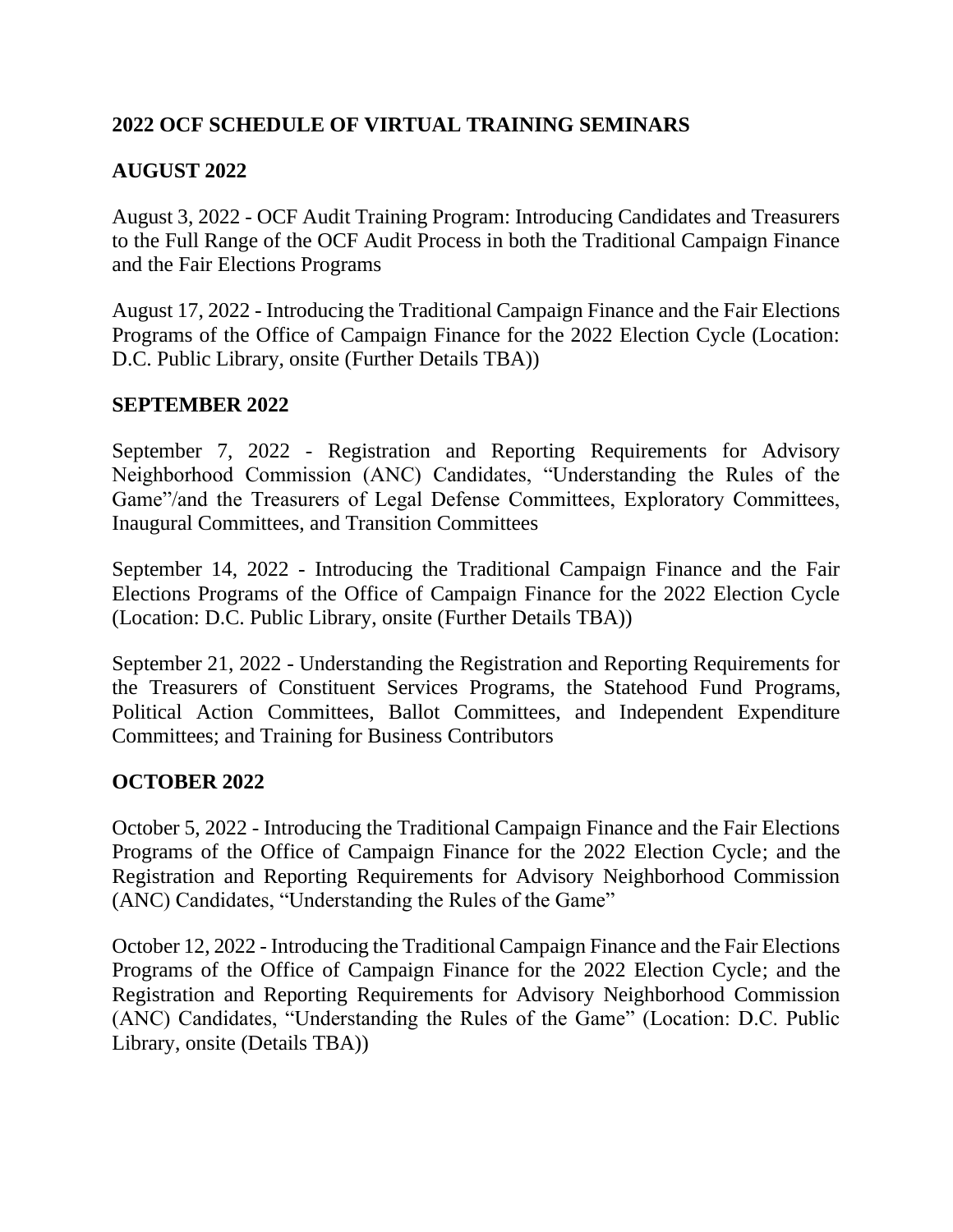### **2022 OCF SCHEDULE OF VIRTUAL TRAINING SEMINARS**

October 26, 2022 - OCF Audit Training Program: Introducing Candidates and Treasurers to the Full Range of the OCF Audit Process in both the Traditional Campaign Finance and the Fair Elections Programs; and Training for Business **Contributors** 

#### **November 2022**

November 2, 2022 - Understanding the Registration and Reporting Requirements for the Treasurers of Constituent Services Programs, the Statehood Fund Programs, Political Action Committees, Ballot Committees, and Independent Expenditure Committees; and Training for Business Contributors

#### **November 8, 2022 DC General Election**

#### **DECEMBER 2022**

December 7, 2022 - Registration and Reporting Requirements for Advisory Neighborhood Commission (ANC) Candidates, "Understanding the Rules of the Game"/and the Treasurers of Legal Defense Committees, Exploratory Committees, Inaugural Committees, and Transition Committees

December 14, 2022 - OCF Audit Training Program: Introducing Candidates and Treasurers to the Full Range of the OCF Audit Process in both the Traditional Campaign Finance and the Fair Elections Programs

The D.C. Office of Campaign Finance (OCF) will conduct informal training seminars throughout Calendar Year 2022 for candidates for elective office, and the treasurers and officers of political committees, including political action committees, independent expenditure committees, constituent services programs, legal defense committees, transition committees, inaugural committees, and Statehood funds programs. **Please note that attendance at any of these sessions will not satisfy the attendance requirement for candidates and treasurers at the mandatory OCF Entrance Conference.**

**Until further Notice**, all Training Seminars will be conducted virtually at the OCF Website, www.ocf.dc.gov, pursuant to Mayor Bowser's declaration of the city-wide